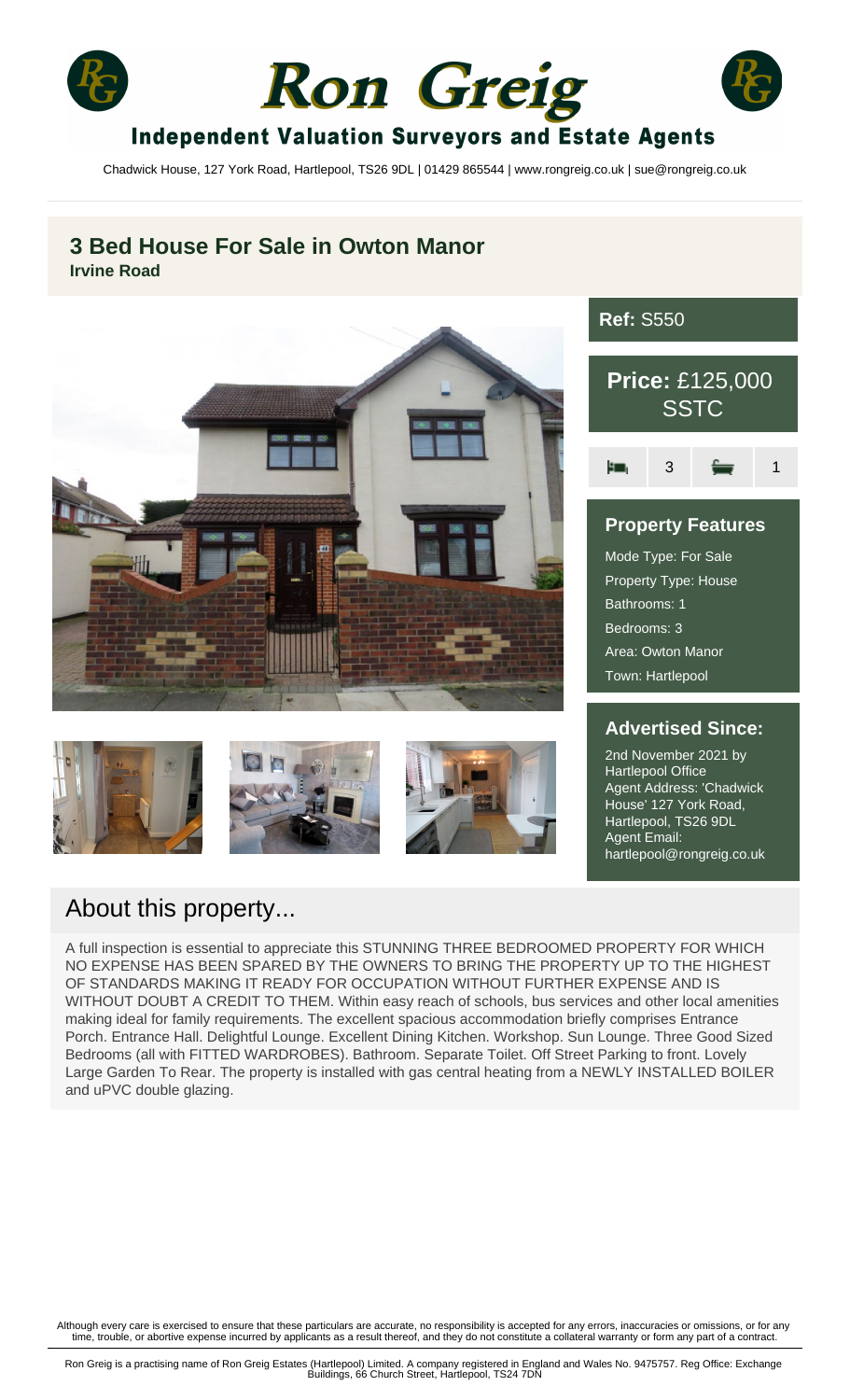





# **Independent Valuation Surveyors and Estate Agents**

Chadwick House, 127 York Road, Hartlepool, TS26 9DL | 01429 865544 | www.rongreig.co.uk | sue@rongreig.co.uk

## **Property Rooms**

#### **Entrance Porch**

with laminate flooring and uPVC front door



#### **Entrance Hall**

**Measurements: 11'10" x 6'6"** radiator, coved ceiling and ceiling fitted spot lighting



#### **Delightful Lounge**

**Measurements: 12'0" x 13'4"**

stylish surround to fireplace with inset log effect electric fire, coved ceiling and radiator



**Lounge**



**Lounge**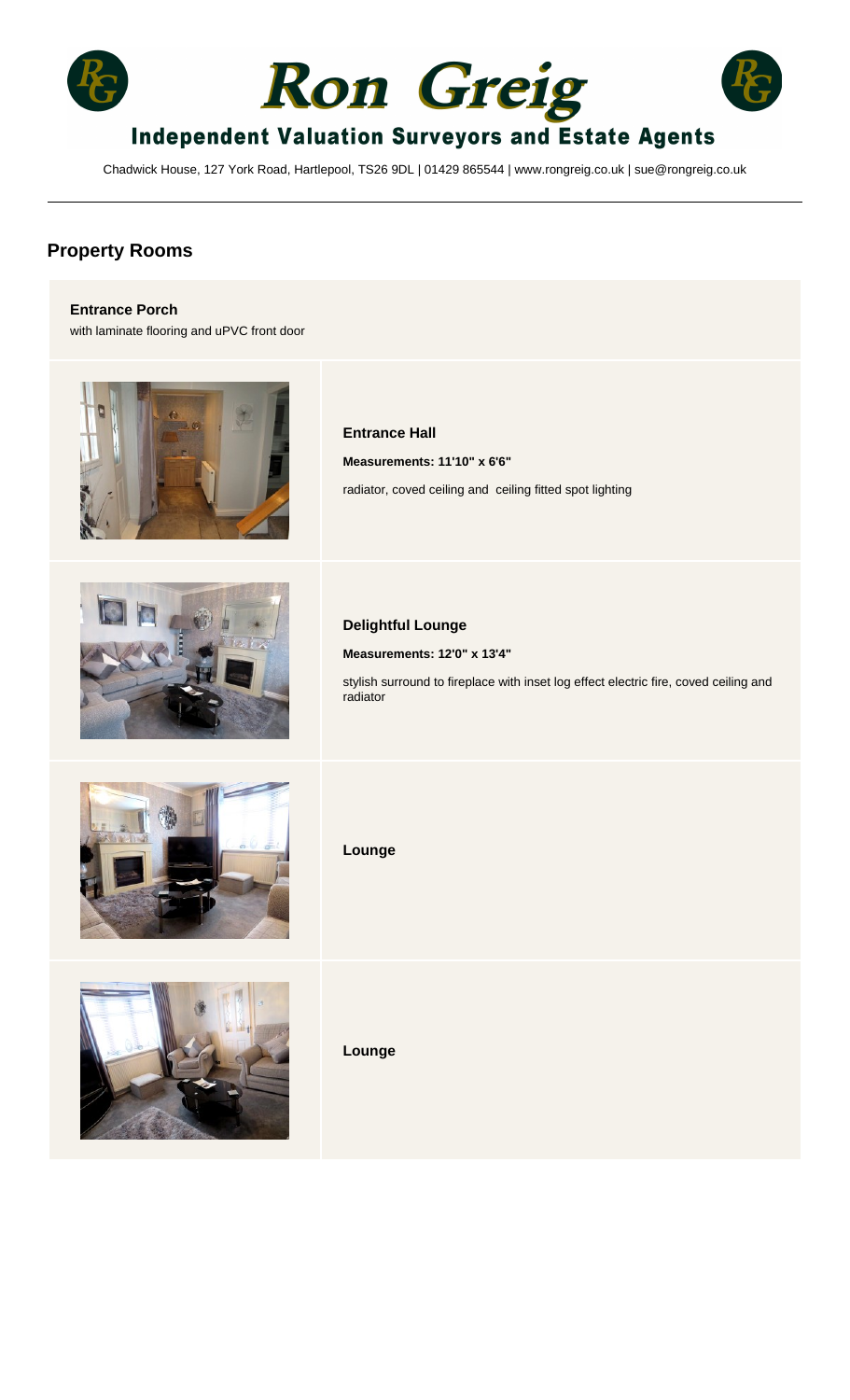

#### **Excellent Dining Kitchen**

#### **Measurements: 24'5" x 14'4"**

 with range of units comprising base cupboard and drawer units with heat resistant working surfaces, single drainer sink with swivel mixer tap and window above overlooking rear garden, five ring electric hob with extractor above and electric oven below, breakfast bar, storage cupboard, space and plumbing for automatice washer, coved ceiling, ceiling fitted spot lighting, pot tiling to floor and radiator



#### **Dining Kitchen**



#### **Sun Lounge**

**Measurements: 9'11" x 9'6"**

laminate flooring, radiator, ceiling fitted spot lighting and double glazed French doors to rear garden

#### **Inner Lobby**

with uPVC door to rear garden, and laminate flooring

#### **Workshop**

#### **Measurements: 16'0" x 7'0"**

useful storage cupboards, laminate flooring and uPVC door front

#### **First Floor**



#### **Landing**

with window overlooking rear garden, coved ceiling, radiator and access hatch to fully boarded roof space which is full carpeted and housing gas central heating boiler



#### **Bedroom No. 1**

**Measurements: 10'3" x 9'7"**

fitted wardrobes, coved ceiling and radiator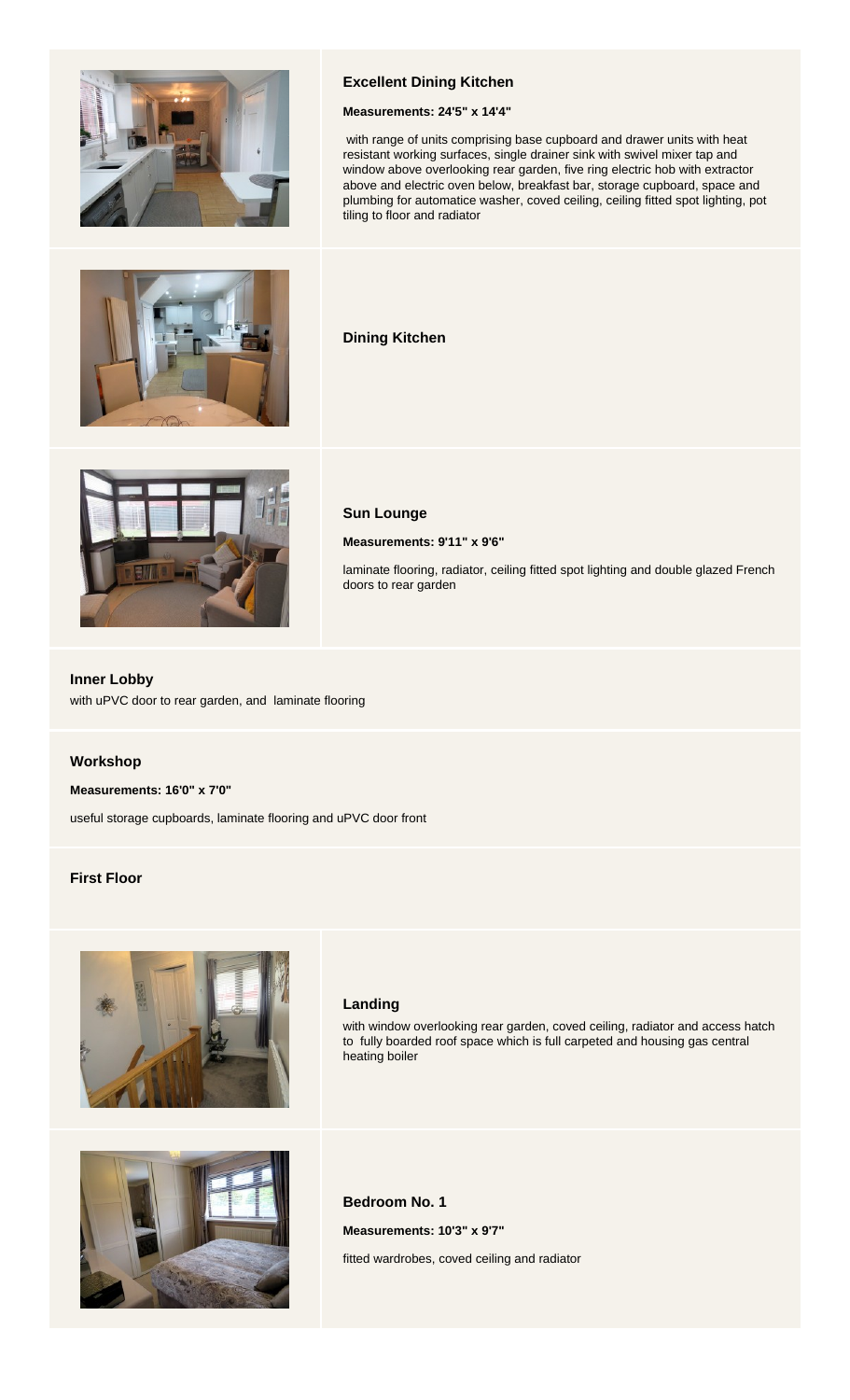

#### **Bedroom No. 1**



**Bedroom No. 2 Measurements: 12'1" max x 9'4" plus entrance area** fitted wardrobes, coved ceiling and radiator



**Bedroom No. 2**



**Bedroom No. 3 Measurements: 11'10" x 9'8"** fitted wardrobes, radiator and coved ceiling



#### **Fully Tiled Bathroom**

**Measurements: 8'7" x 5'3"**

with panelled bath with mixer tap, fully tiled shower cubicle with shower, wash hand basin set in vanity unit with cupboards below and mixer tap and heated towel rail



**Fully Tiled Separate Toilet** with low level W.C. and radiator

**Bathroom**